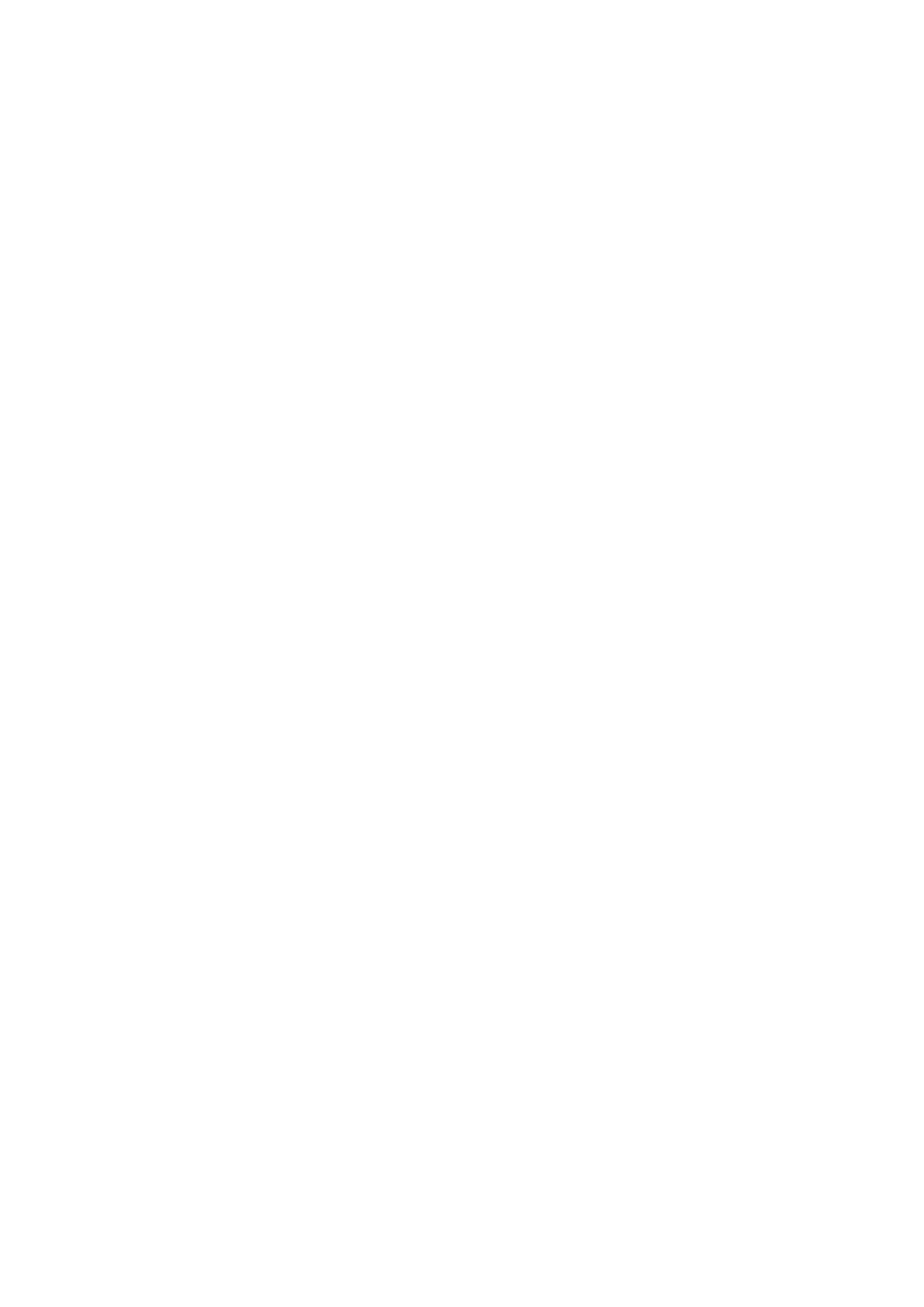Western Australia

# **Pharmacy Regulations 2010**

## **Contents**

# **Part 1 — Preliminary**

| 1.  | Citation                                                                                                 | $\mathbf{1}$ |
|-----|----------------------------------------------------------------------------------------------------------|--------------|
| 2.  | Commencement                                                                                             | 1            |
| 3.  | Pharmacy business $(s. 3(1))$                                                                            | 1            |
|     | Part 2 — Registration of pharmacies                                                                      |              |
|     | and certificates of registration                                                                         |              |
| 4.  | Application for registration of premises as a<br>pharmacy $(s. 42)$                                      | 3            |
| 5.  | Duration of registration of premises as a pharmacy                                                       |              |
|     | (s. 45)                                                                                                  | 4            |
| 6.  | Renewal of registration                                                                                  | 5            |
| 7.  | Replacement of certificate of registration of                                                            |              |
|     | premises as a pharmacy                                                                                   | 5            |
|     | Part $3$ — The register                                                                                  |              |
| 8.  | Register: additional information to be recorded                                                          |              |
| 9.  | (s. 49(2)(d))                                                                                            | 6<br>6       |
| 10. | Change to information recorded in the register<br>Fee to obtaining a certified copy of the register or a |              |
|     | particular entry in the register $(s. 50(4))$                                                            | 6            |
|     | <b>Part 4 – Pharmacies</b>                                                                               |              |
| 11. | Terms used                                                                                               | 7            |
| 12. | Tobacco products not to be sold or supplied at                                                           |              |
|     | pharmacies                                                                                               | 7            |
| 13. | Minimum standards of fitness for the competent                                                           |              |
|     | and safe practice of pharmacy — Schedule 1                                                               | 7            |
|     | $\sim$ $\sim$ $\sim$                                                                                     |              |

As at 25 Dec 2019 Version 00-f0-01 page i Published on www.legislation.wa.gov.au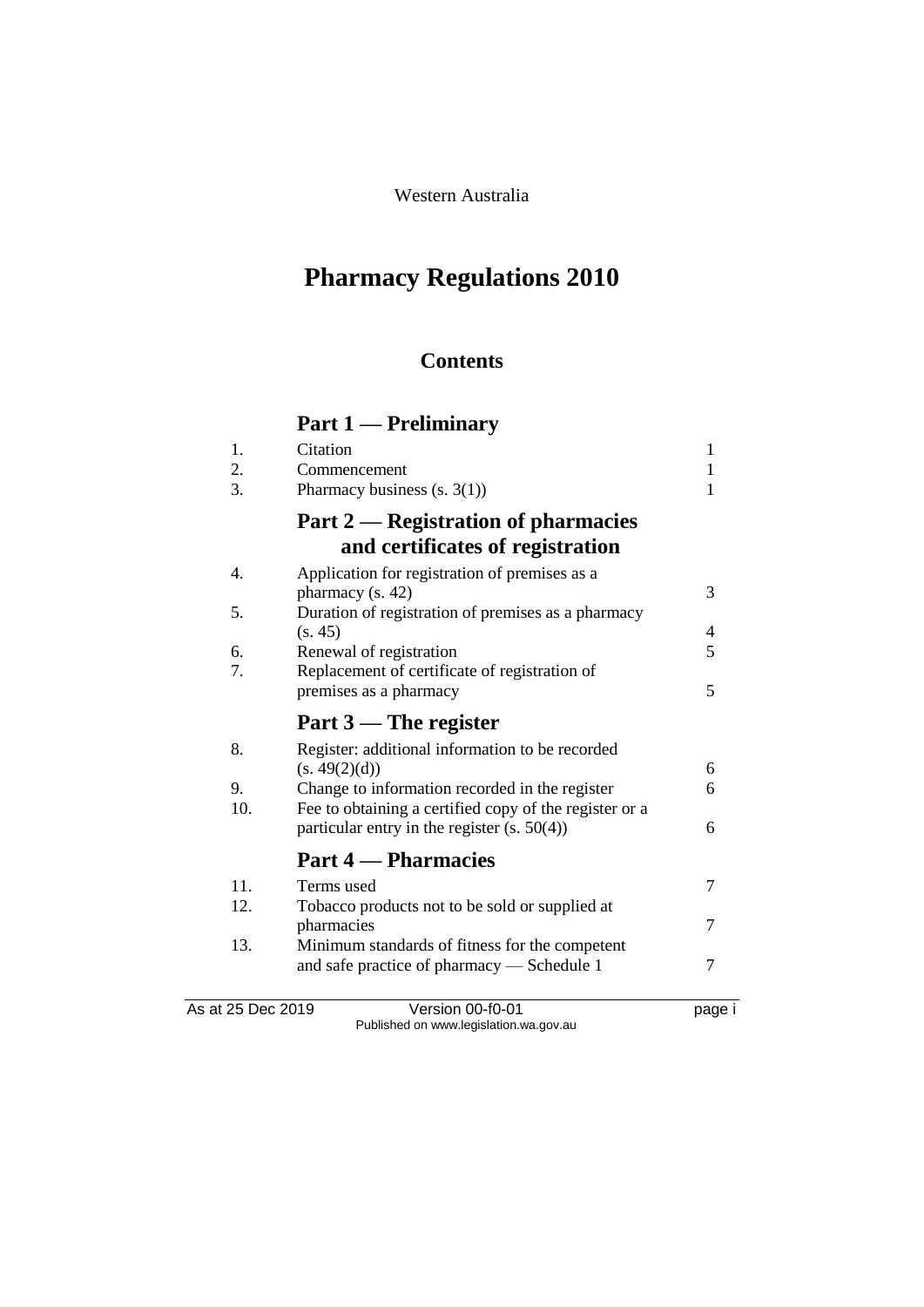#### **Contents**

| 14. | Significant alteration to a pharmacy              | 8  |
|-----|---------------------------------------------------|----|
| 15. | Pharmacy to be well lit, air conditioned and kept |    |
|     | clean and in good repair                          | 9  |
| 16. | Record keeping                                    | 9  |
|     | Part 5 — Other matters                            |    |
| 17. | Person ceasing to be a close family member of a   |    |
|     | pharmacist (s. $58(4)(a)$ )                       | 10 |
| 18. | Fee to obtain copy of minutes of Board (s. 33(4)) | 10 |
|     | Schedule 1 — Minimum standards of                 |    |
|     | fitness for the competent and                     |    |
|     | safe practice of pharmacy                         |    |
| 1.  | Premises generally                                | 11 |
| 2.  | Premises, fixtures and fittings to be clean etc.  | 11 |
| 3.  | Equipment on premises                             | 11 |
| 4.  | Access to reference documents                     | 13 |
| 5.  | Records                                           | 13 |
| 6.  | Dispensary                                        | 13 |
| 7.  | Area for private consultation                     | 14 |
|     | <b>Schedule 2 – Fees</b>                          |    |
|     | <b>Notes</b>                                      |    |
|     | Compilation table                                 | 16 |
|     | <b>Defined terms</b>                              |    |

page ii Version 00-f0-01 As at 25 Dec 2019 Published on www.legislation.wa.gov.au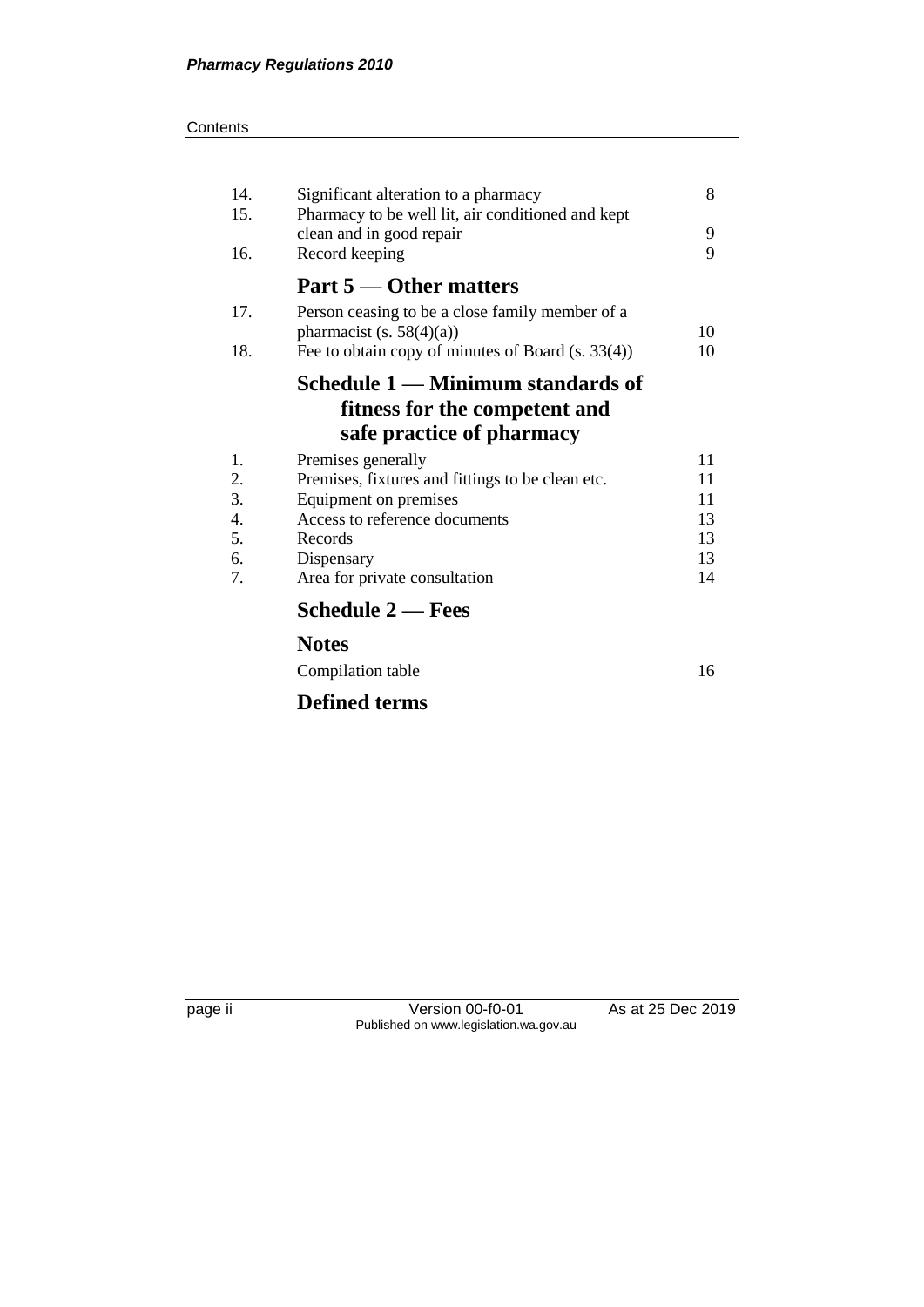Western Australia

Pharmacy Act 2010

# **Pharmacy Regulations 2010**

# **Part 1 — Preliminary**

#### **1. Citation**

These regulations are the *Pharmacy Regulations 2010*.

#### **2. Commencement**

These regulations come into operation as follows —

- (a) regulations 1 and  $2$  on the day on which these regulations are published in the *Gazette*;
- (b) the rest of the regulations on the day on which the *Pharmacy Act 2010* section 3 comes into operation.

#### **3. Pharmacy business (s. 3(1))**

For the purposes of paragraph (d) of the definition of *pharmacy business* in section 3(1) of the Act —

- (a) the following types of permit referred to in the *Medicines and Poisons Regulations 2016* in the Table to regulation 79(2) are prescribed —
	- (i) a Health service permit;
	- (ii) a Health service permit Department/ hospital;
	- (iii) a Health service permit Public sector agency;
	- (iv) a Government permit;

As at 25 Dec 2019 Version 00-f0-01 page 1 Published on www.legislation.wa.gov.au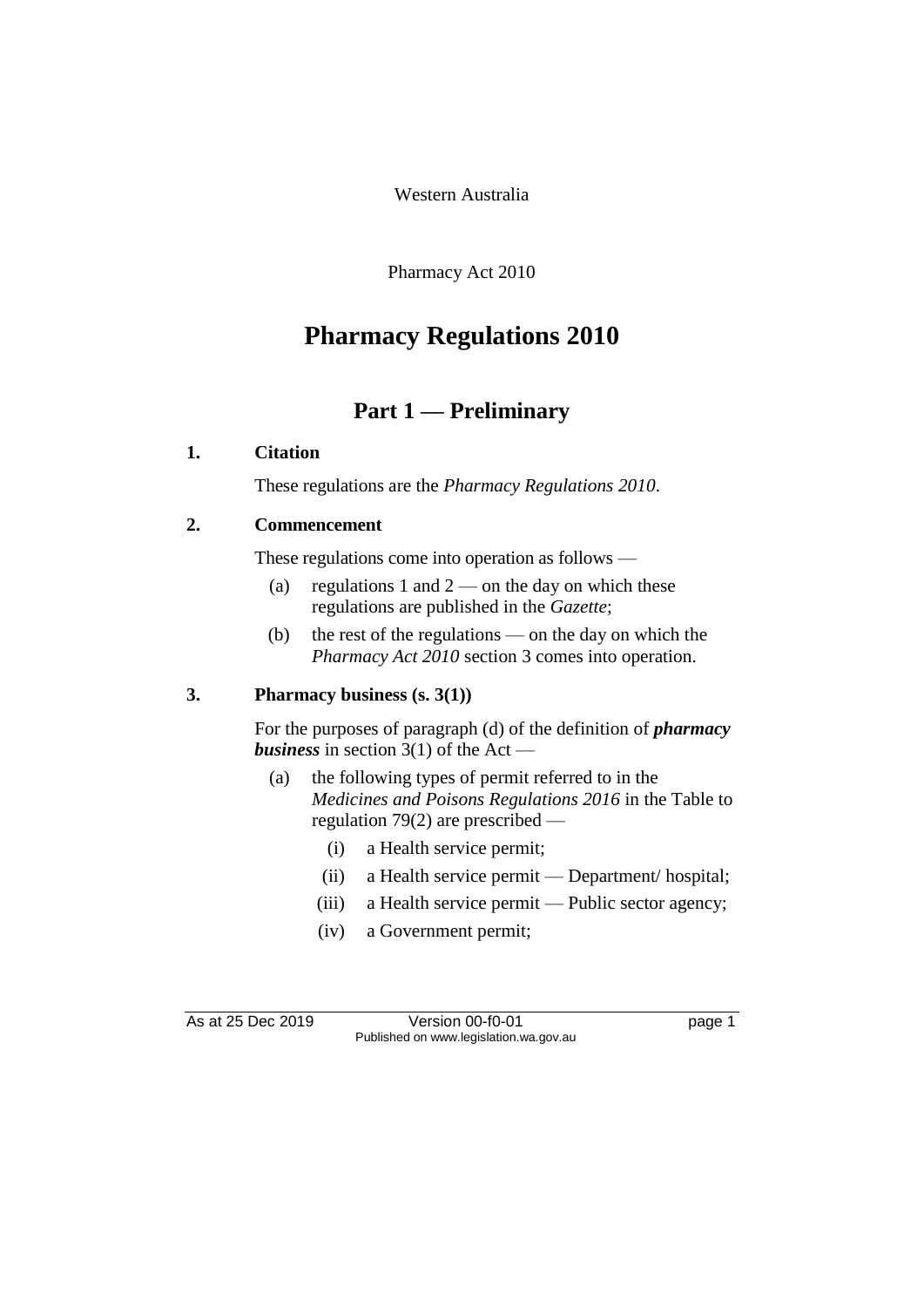- (v) a Research/Education permit; and
- (b) the type of licence that is a Schedule 2 retail licence referred to in the *Medicines and Poisons Regulations 2016* in the Table to regulation 74(2) is prescribed.

*[Regulation 3 inserted: Gazette 17 Jan 2017 p. 411.]*

page 2 Version 00-f0-01 As at 25 Dec 2019 Published on www.legislation.wa.gov.au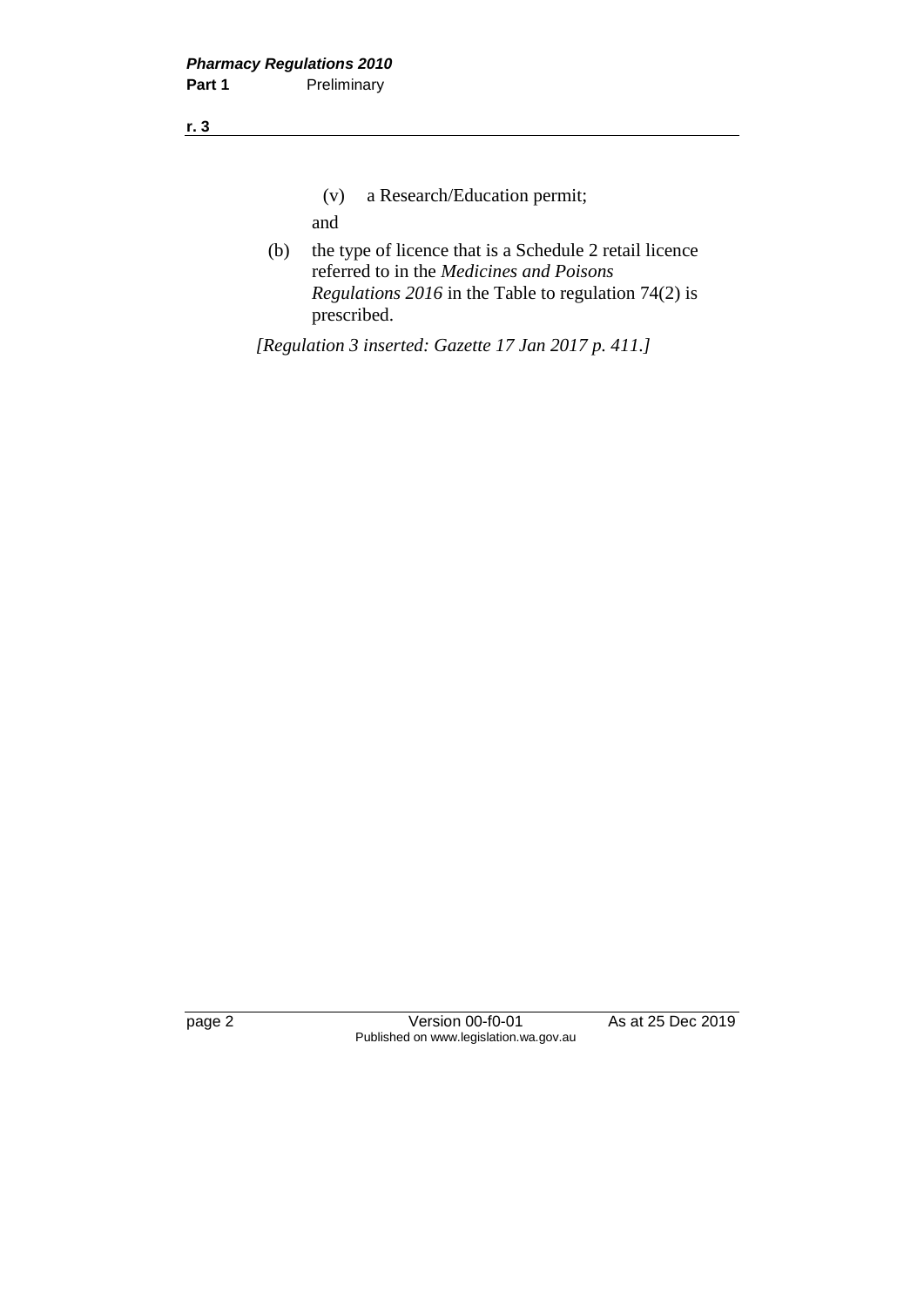## **Part 2 — Registration of pharmacies and certificates of registration**

#### **4. Application for registration of premises as a pharmacy (s. 42)**

An application for the registration of premises as a pharmacy must be accompanied by the following —

- (a) plans, and specifications, of the premises that are sufficiently detailed to show that the premises meet the requirements for the minimum standards of fitness for the competent and safe practice of pharmacy prescribed under regulation 13;
- (b) unless the premises comprise the whole of a building, plans of the building where the premises are situated that show the location of the premises within the building;
- (c) the relevant application fee specified in Schedule 2;
- (d) the following information in respect of each person who owns, or hold a proprietary interest in, the pharmacy business that is, or is to be, carried on at the premises —
	- (i) the nature of the interest held by the person;
	- (ii) the name and address of the person;
	- (iii) a telephone number and email address for the person;
- (e) the following information in respect of the premises, or the pharmacy business that is, or is to be, carried on at the premises —
	- (i) a copy of any bill of sale over any fittings or equipment in the premises, or to be used in the premises, or for the purposes of the pharmacy business;
	- (ii) a copy of any sale agreement for the premises or the pharmacy business;

As at 25 Dec 2019 Version 00-f0-01 page 3 Published on www.legislation.wa.gov.au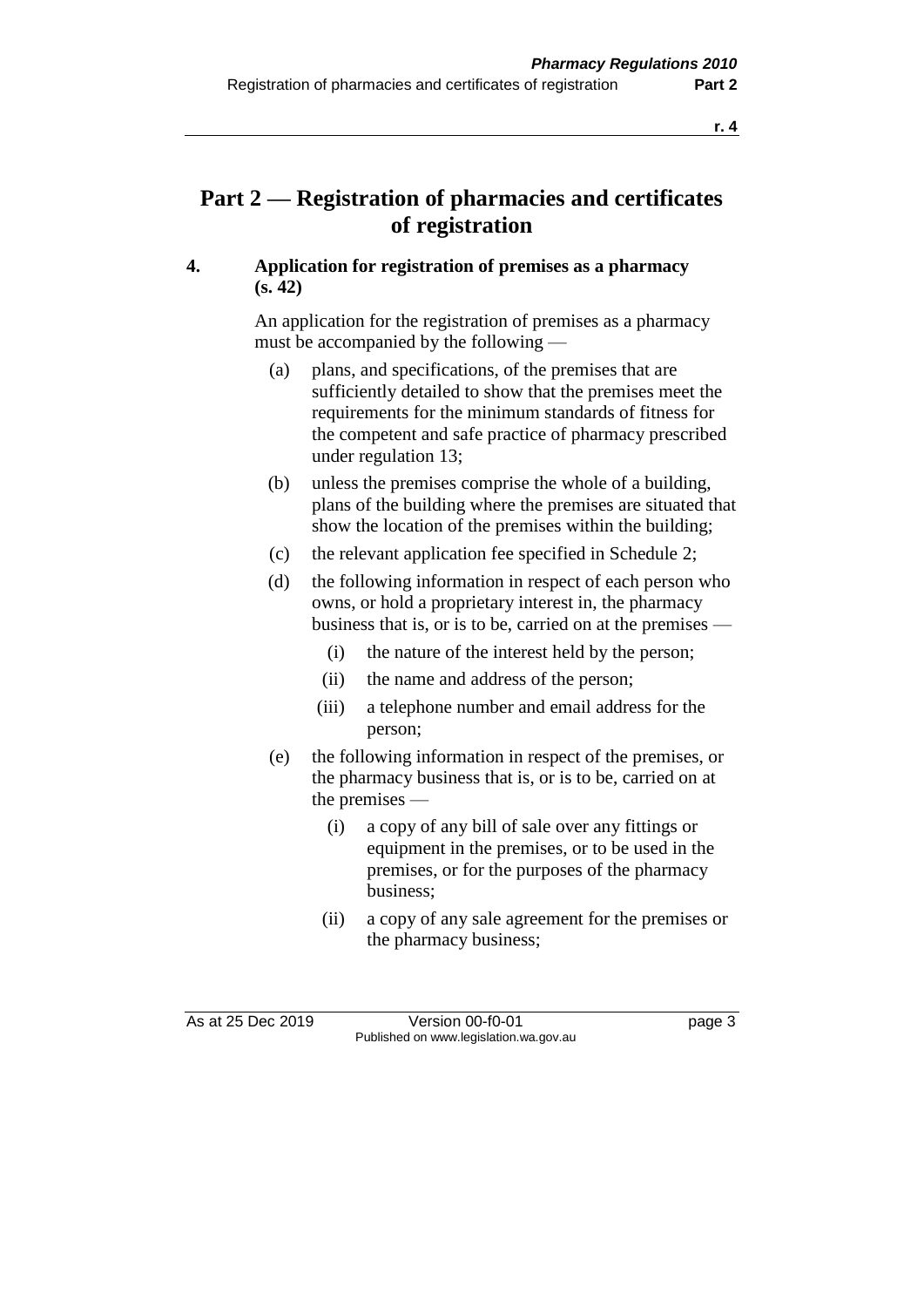| (iii)  | a copy of any partnership agreement for the<br>pharmacy business;                                                                                                                                                                              |
|--------|------------------------------------------------------------------------------------------------------------------------------------------------------------------------------------------------------------------------------------------------|
| (iv)   | a copy of any lease for the premises;                                                                                                                                                                                                          |
| (v)    | a copy of any agreement under which any person<br>has, or will have, a proprietary interest in the<br>pharmacy business;                                                                                                                       |
| (vi)   | a copy of any agreement between persons who<br>hold a proprietary interest in the pharmacy<br>business, that makes provision for any rights the<br>persons possess by virtue of having the<br>proprietary interests;                           |
| (vii)  | a copy of any agreement for the provision of<br>management services to the pharmacy business<br>or to any pharmacist controlled company that<br>holds a proprietary interest in the pharmacy<br>business;                                      |
| (viii) | a copy of any agreement (except a contract of<br>employment) between any person and any entity<br>in respect of the provision of accounting,<br>information technology, human resources or<br>other support services to the pharmacy business; |
| (ix)   | if a pharmacist controlled company is acting as a<br>trustee (whether of a fixed trust, unit trust,<br>discretionary trust or other kind of trust), a copy<br>of the relevant trust deed (if any exists);                                      |
| (x)    | a copy of any security interest in respect of the<br>pharmacy business.                                                                                                                                                                        |

#### **5. Duration of registration of premises as a pharmacy (s. 45)**

- (1) Registration of premises as a pharmacy has effect for a period beginning from the day on which the premises are registered as a pharmacy and ending on the 30 June next following that day.
- (2) Registration that is renewed has effect for a period of 12 months from the expiration of the previous registration.

page 4 Version 00-f0-01 As at 25 Dec 2019 Published on www.legislation.wa.gov.au

**r. 5**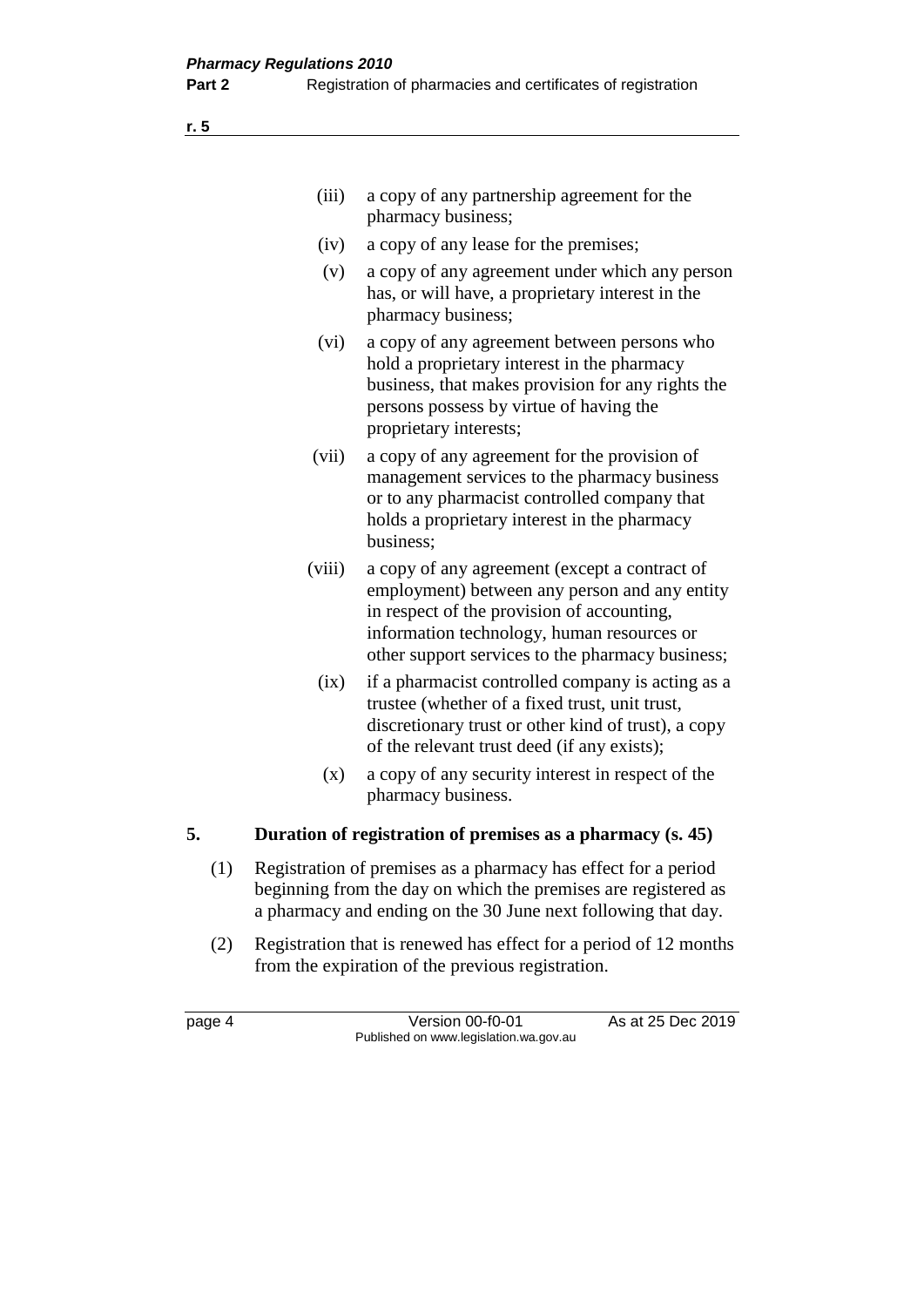#### **6. Renewal of registration**

An application for the renewal of the registration of premises as a pharmacy must be —

- (a) made in the approved manner and form; and
- (b) accompanied by the relevant application fee specified in Schedule 2.

#### **7. Replacement of certificate of registration of premises as a pharmacy**

If the Board is satisfied that a certificate of registration has been lost or destroyed it may issue a replacement certificate on payment of the relevant fee specified in Schedule 2.

As at 25 Dec 2019 Version 00-f0-01 page 5 Published on www.legislation.wa.gov.au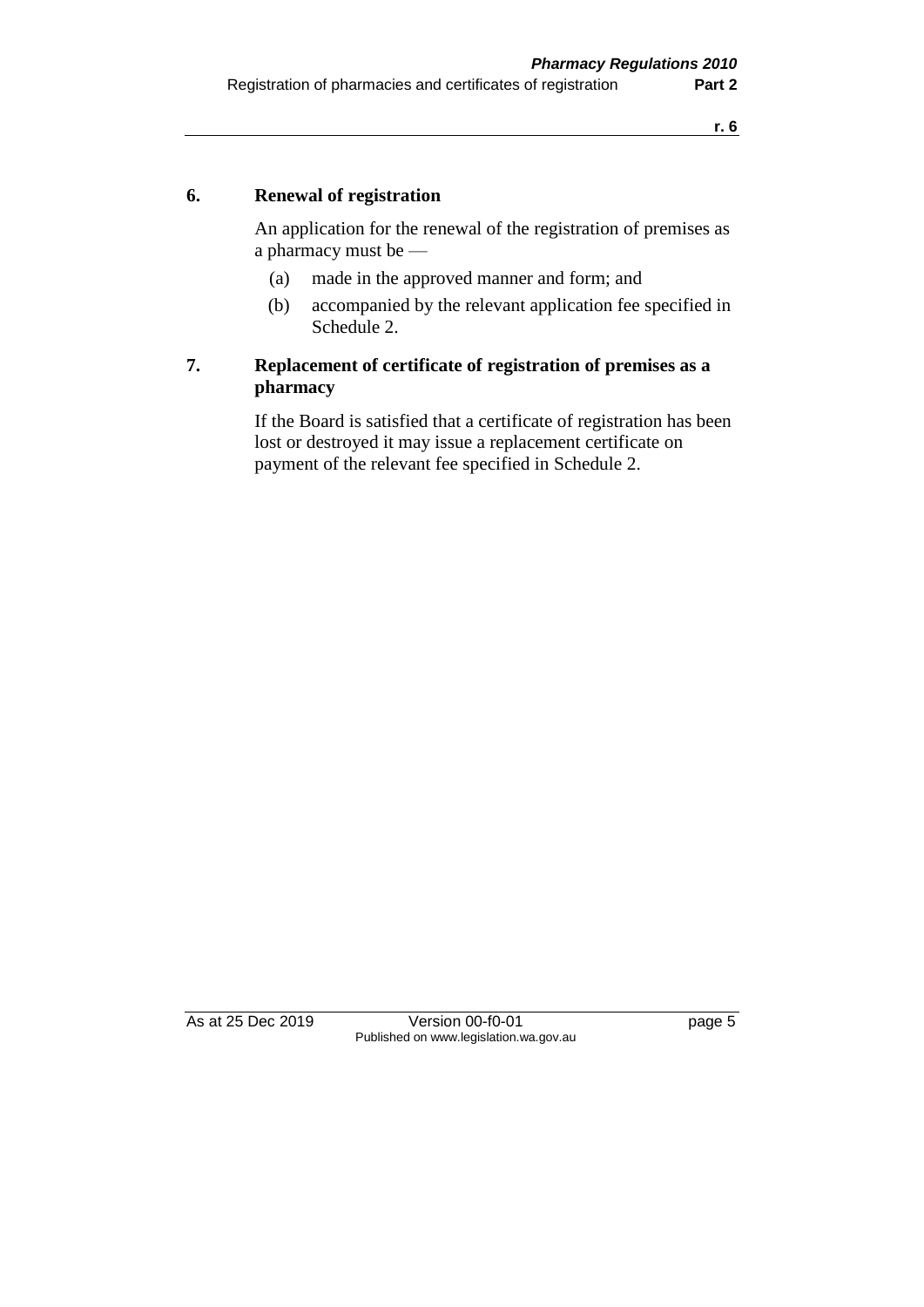**Part 3 — The register**

#### **8. Register: additional information to be recorded (s. 49(2)(d))**

For the purposes of section 49(2)(d) of the Act, the following information is prescribed as information to be included in the register in respect of a registered pharmacy —

- (a) the name and business address of each person who owns, or holds a proprietary interest in, the pharmacy business carried on at the premises;
- (b) the nature of the interest held by each person referred to in paragraph (a);
- (c) the name and business address of the pharmacist who has overall responsibility for the pharmacy business carried on at the pharmacy under section 56 or 58(2) of the Act.

#### **9. Change to information recorded in the register**

(1) If there is any change to the information recorded in the register in respect of a pharmacy, the person in whose name the pharmacy is registered under section 39 of the Act must, within 14 days of the change, give notice of the change in writing to the Board.

Penalty: a fine of \$500.

(2) A person giving notice to the Board of a change to the information recorded in the register in respect of a pharmacy is to pay to the Board the relevant fee specified in Schedule 2.

#### **10. Fee to obtaining a certified copy of the register or a particular entry in the register (s. 50(4))**

The fee payable to obtain a certified copy of the register or a particular entry in the register is the relevant fee specified in Schedule 2.

page 6 Version 00-f0-01 As at 25 Dec 2019 Published on www.legislation.wa.gov.au

**r. 8**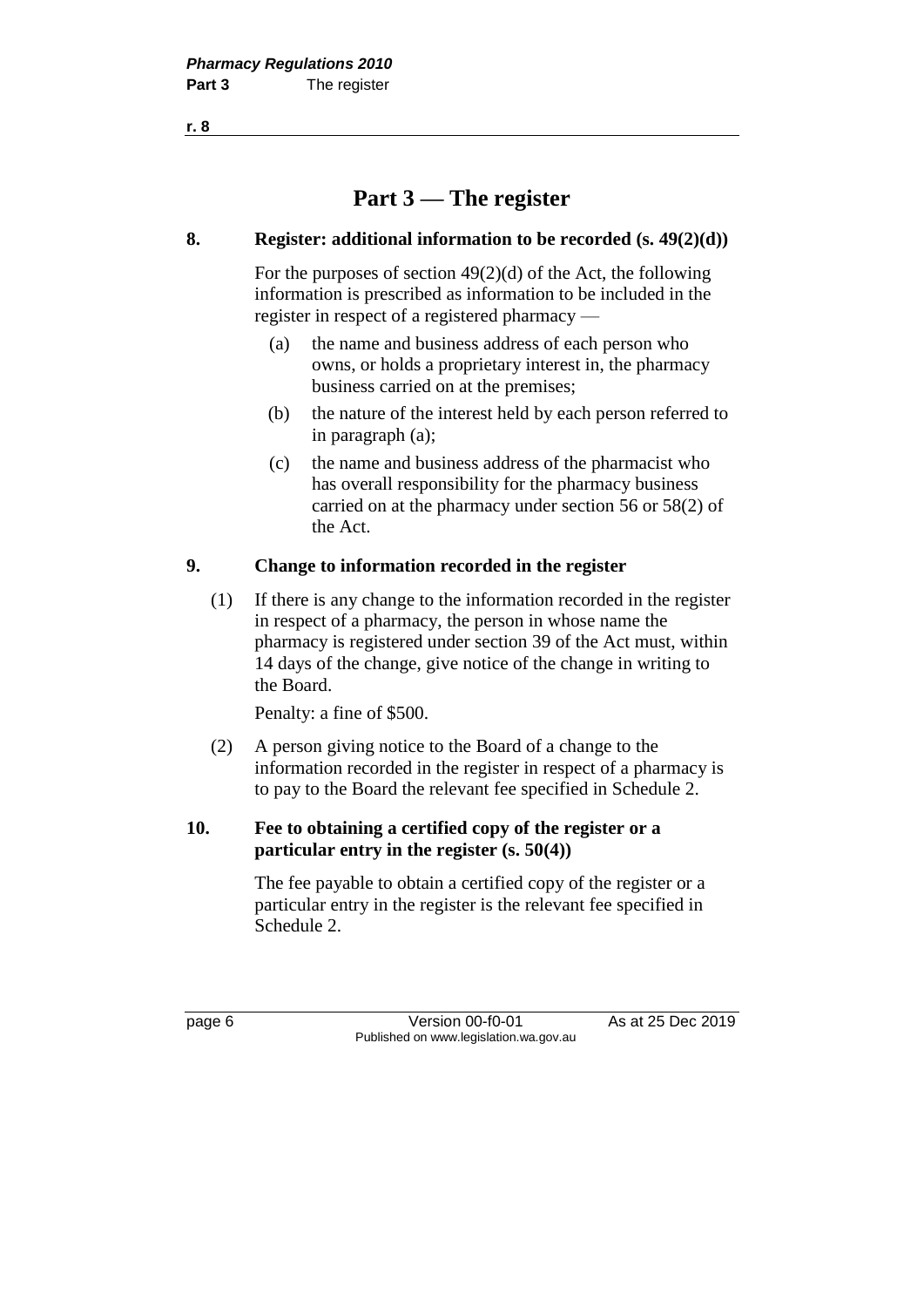## **Part 4 — Pharmacies**

#### **11. Terms used**

In this Part —

*pharmacy registered under the old Act* means premises taken, under section 83 of the Act, to be registered as a pharmacy under Part 4 Division 1 of the Act;

*pharmacist with overall responsibility*, in relation to a pharmacy, means the pharmacist who has overall responsibility for the pharmacy business carried on at the pharmacy under section 56 or 58(2) of the Act;

*prescription* has the meaning given in the *Medicines and Poisons Act 2014* section 3;

*significant alteration* is an alteration to the pharmacy that affects the construction, structure, layout or floor area of the pharmacy;

*tobacco product* has the meaning given in the *Tobacco Products Control Act 2006* Glossary.

*[Regulation 11 amended: Gazette 17 Jan 2017 p. 411.]*

#### **12. Tobacco products not to be sold or supplied at pharmacies**

A person must not sell or supply a tobacco product at a registered pharmacy.

Penalty: a fine of \$5 000.

#### **13. Minimum standards of fitness for the competent and safe practice of pharmacy — Schedule 1**

- (1) The requirements listed in Schedule 1 are prescribed as the minimum standards of fitness for the competent and safe practice of pharmacy for the purposes of the Act.
- (2) If, immediately before the day on which the *Pharmacy Act 2010*  section 3 came into operation, a pharmacy registered under the old Act was not in compliance with the requirement for the

As at 25 Dec 2019 Version 00-f0-01 page 7 Published on www.legislation.wa.gov.au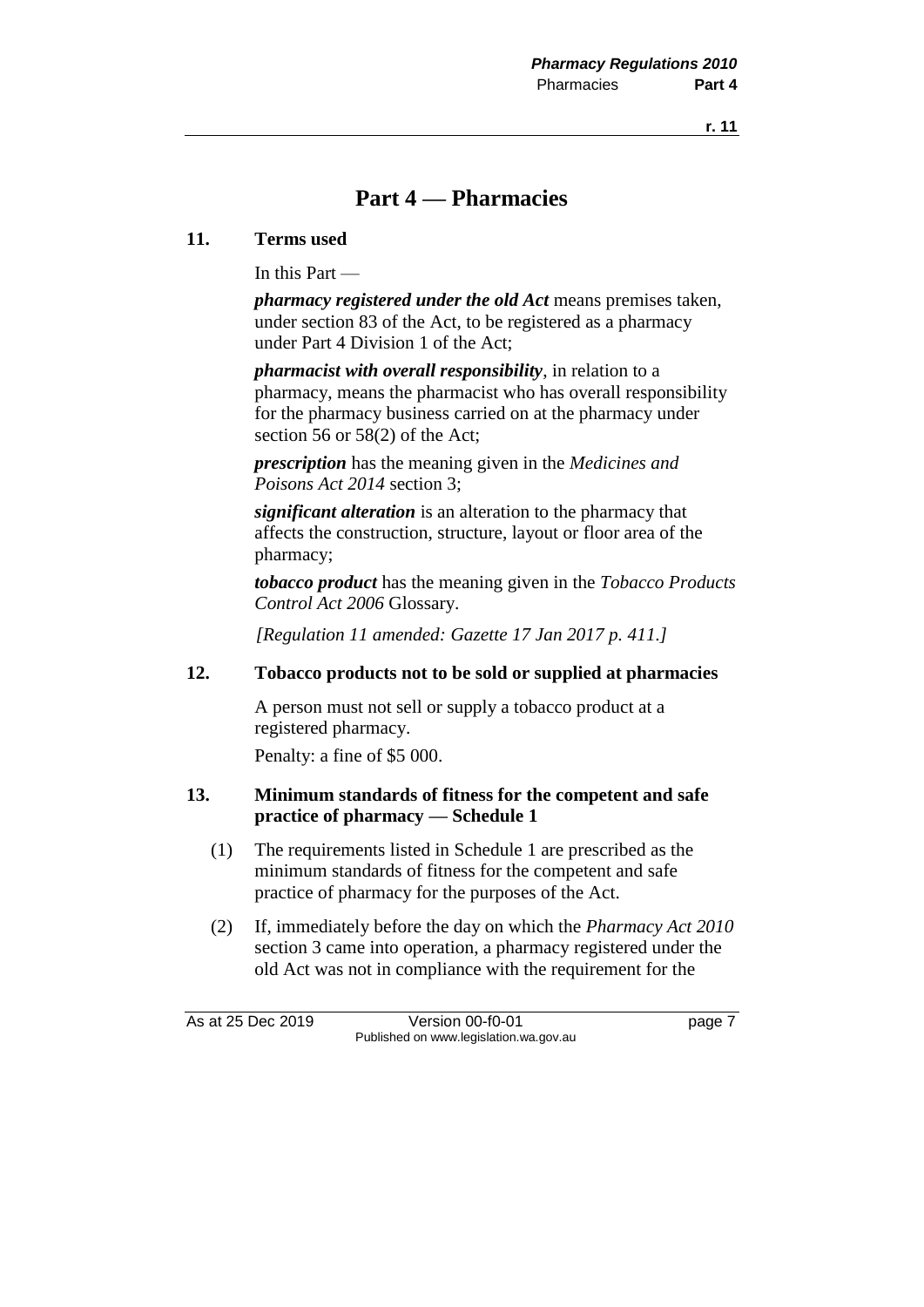minimum standard of fitness for the competent and safe practice of pharmacy set out in Schedule 1 —

- (a) item  $6(1)$ ; or
- (b) item 7,

then that requirement applies in respect of such a pharmacy only after significant alterations to that pharmacy are next completed.

#### **14. Significant alteration to a pharmacy**

(1) The pharmacist with overall responsibility for a pharmacy must not cause or permit any significant alteration to be made to the pharmacy without the prior written approval of the Board.

Penalty: a fine of \$1 000.

(2) The pharmacist with overall responsibility for a pharmacy must make application to the Board for approval to make significant alterations to that pharmacy at least 2 months before the commencement of the alterations.

Penalty: a fine of \$ 500.

- (3) An application under subregulation (2) must be accompanied  $by -$ 
	- (a) all relevant plans and specifications relating to the proposed significant alterations; and
	- (b) the relevant application fee specified in Schedule 2.
- (4) The Board may, by notice in writing given to an applicant, request that the applicant provide to the Board such further information as the Board reasonably requires to decide the application.
- (5) The Board must not withhold approval under this regulation unless it is satisfied that if the alterations were carried out in accordance with the plans and specifications given to the Board the pharmacy would cease to meet the requirements for the minimum standards of fitness for the competent and safe practice of pharmacy prescribed under regulation 13.

page 8 Version 00-f0-01 As at 25 Dec 2019 Published on www.legislation.wa.gov.au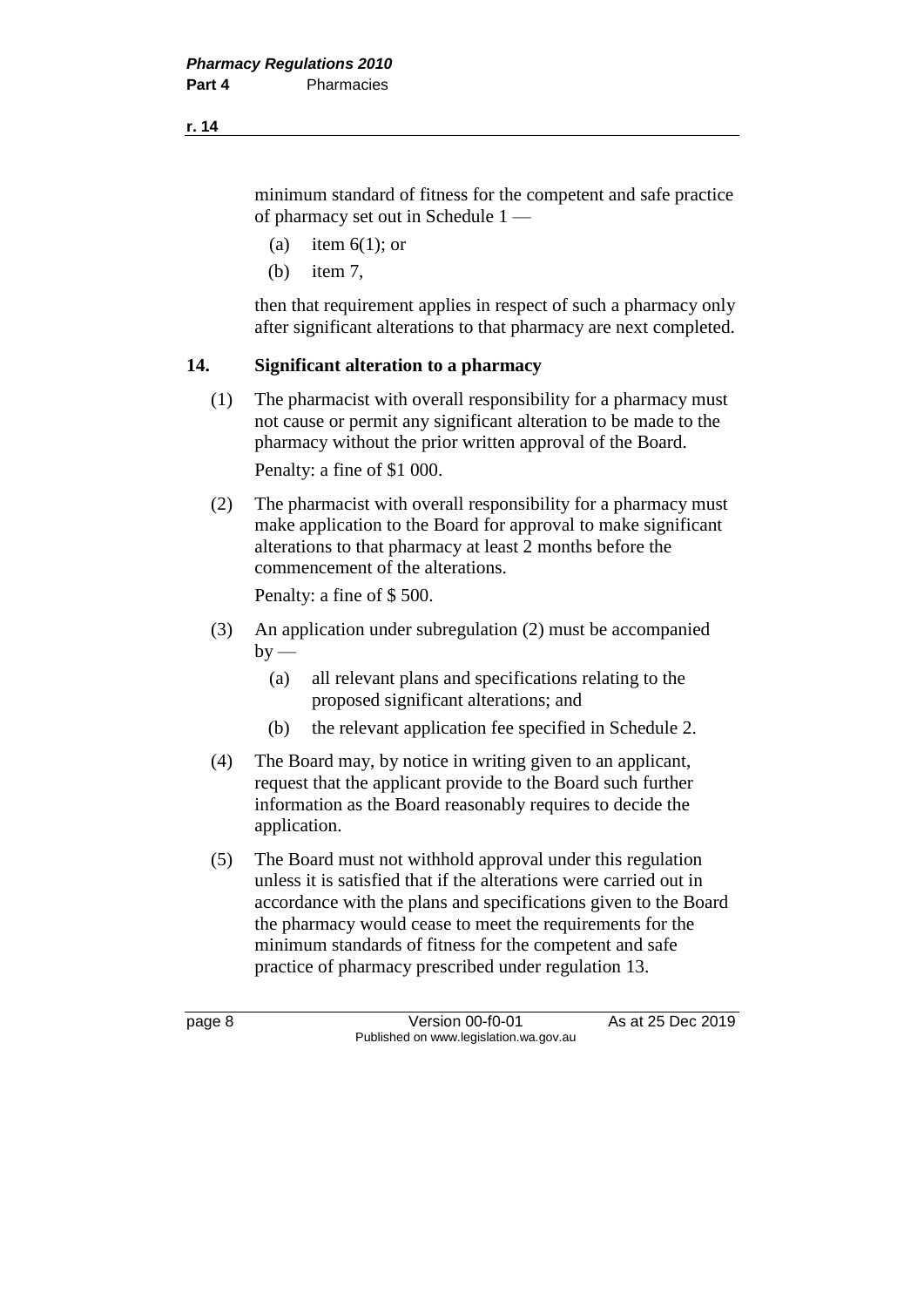#### **15. Pharmacy to be well lit, air conditioned and kept clean and in good repair**

The pharmacist with overall responsibility for a pharmacy is to ensure that —

- (a) the pharmacy is well lit, adequately ventilated and is air conditioned; and
- (b) the pharmacy and all fixtures and fittings in the pharmacy are maintained in a safe, clean and hygienic condition and in good repair.

Penalty: a fine of \$1 000.

#### **16. Record keeping**

(1) The pharmacist with overall responsibility for a pharmacy is to ensure that a record is made of all prescriptions dispensed at, or from, the pharmacy.

Penalty: a fine of \$1 000.

- (2) The pharmacist with overall responsibility for a pharmacy is to ensure that a record made under this regulation —
	- (a) is kept at the pharmacy in a safe and secure location and dealt with in a confidential manner; and
	- (b) is retained at the pharmacy for 24 months after the prescription is dispensed.

Penalty: a fine of \$1 000.

(3) This regulation is in addition to and not in derogation of any other law relating to the duty of a person to make and keep records.

As at 25 Dec 2019 Version 00-f0-01 page 9 Published on www.legislation.wa.gov.au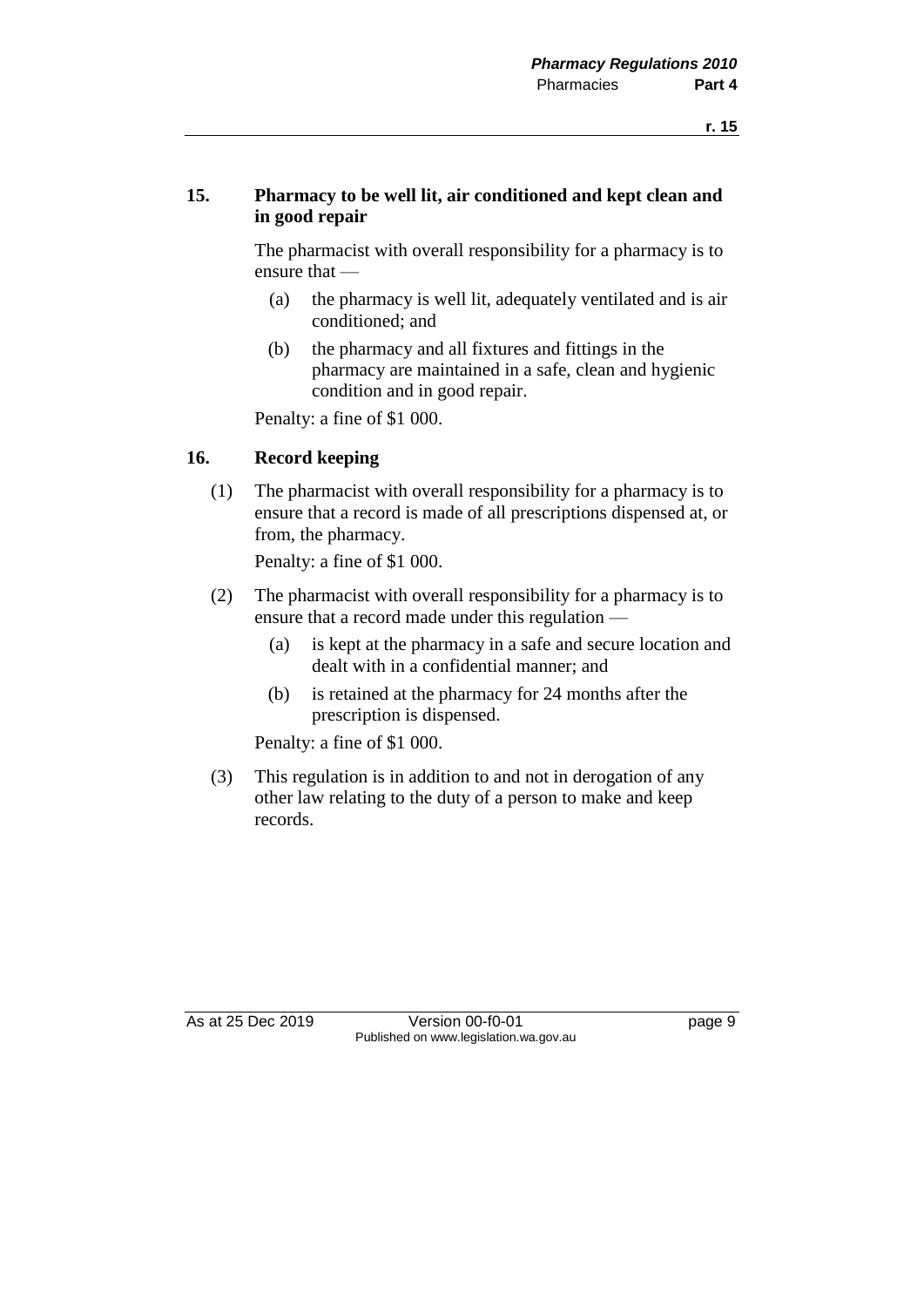# **Part 5 — Other matters**

#### **17. Person ceasing to be a close family member of a pharmacist (s. 58(4)(a))**

For the purposes of section  $58(4)(a)$  of the Act, a proprietary interest that is an interest in a partnership or a pharmacist controlled company held by a person who has ceased to be a close family member of a pharmacist due to death, divorce or separation is to be dealt with as follows —

- (a) the person who holds the proprietary interest is to divest himself or herself of the interest before the end of the period approved by the Board under section 58(4)(b);
- (b) if the person has ceased to be a close family member of the pharmacist due to divorce or separation, then the interest is to be redeemed by the company or partnership, in accordance, where relevant, with any provisions of the constitution of the company or rules of the partnership.

#### **18. Fee to obtain copy of minutes of Board (s. 33(4))**

The fee payable to obtain a copy of any minutes of the Board available for inspection under section 33(3) of the Act is the relevant fee specified in Schedule 2.

page 10 Version 00-f0-01 As at 25 Dec 2019 Published on www.legislation.wa.gov.au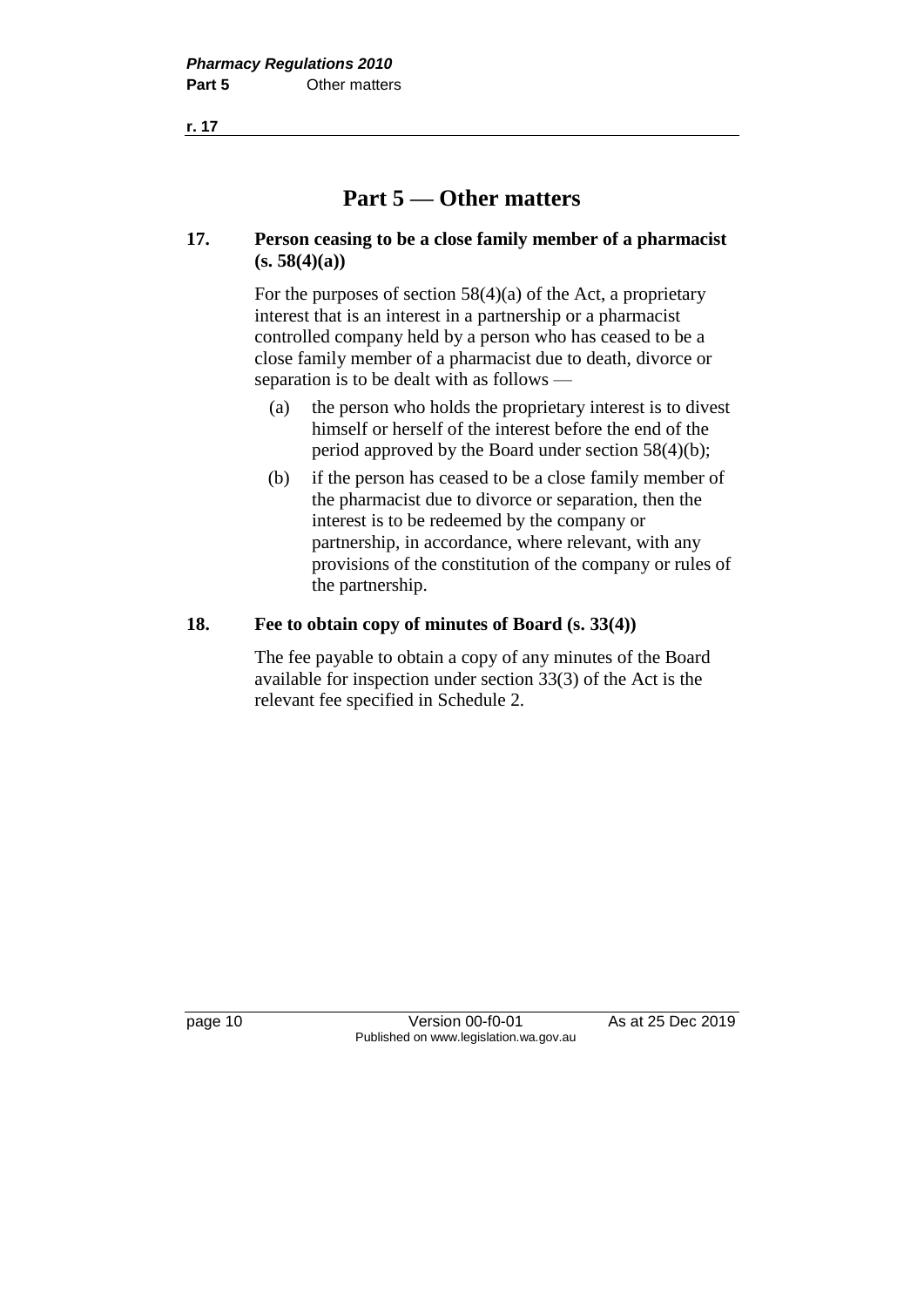Minimum standards of fitness for the competent and safe practice of pharmacy **Schedule 1**

**cl. 1**

## **Schedule 1 — Minimum standards of fitness for the competent and safe practice of pharmacy**

[r. 13]

#### **1. Premises generally**

The premises are to —

- (a) have at least one door allowing direct access to members of the public from a street or thoroughfare; and
- (b) have no direct access to any adjoining premises.

#### **2. Premises, fixtures and fittings to be clean etc.**

- (1) The premises and all fixtures and fittings at the premises are to be in a safe, clean and hygienic condition and in good repair.
- (2) The premises are to have such devices and systems provided and maintained in good working order as is necessary to ensure that the premises are reasonably secure against burglary, robbery, theft and unexplained loss.

#### **3. Equipment on premises**

The premises are to be equipped with the equipment referred to in the Table.

| <b>Item</b> | Equipment                                                                | Number required                   |
|-------------|--------------------------------------------------------------------------|-----------------------------------|
|             | Bar code scanner                                                         | one at each<br>dispensing station |
|             | Beakers:<br>$100$ ml<br>$250$ ml                                         | one of each                       |
| 3.          | Appropriate heating device (e.g. gas,<br>microwave or electric hotplate) | one                               |

#### **Table**

As at 25 Dec 2019 Version 00-f0-01 page 11 Published on www.legislation.wa.gov.au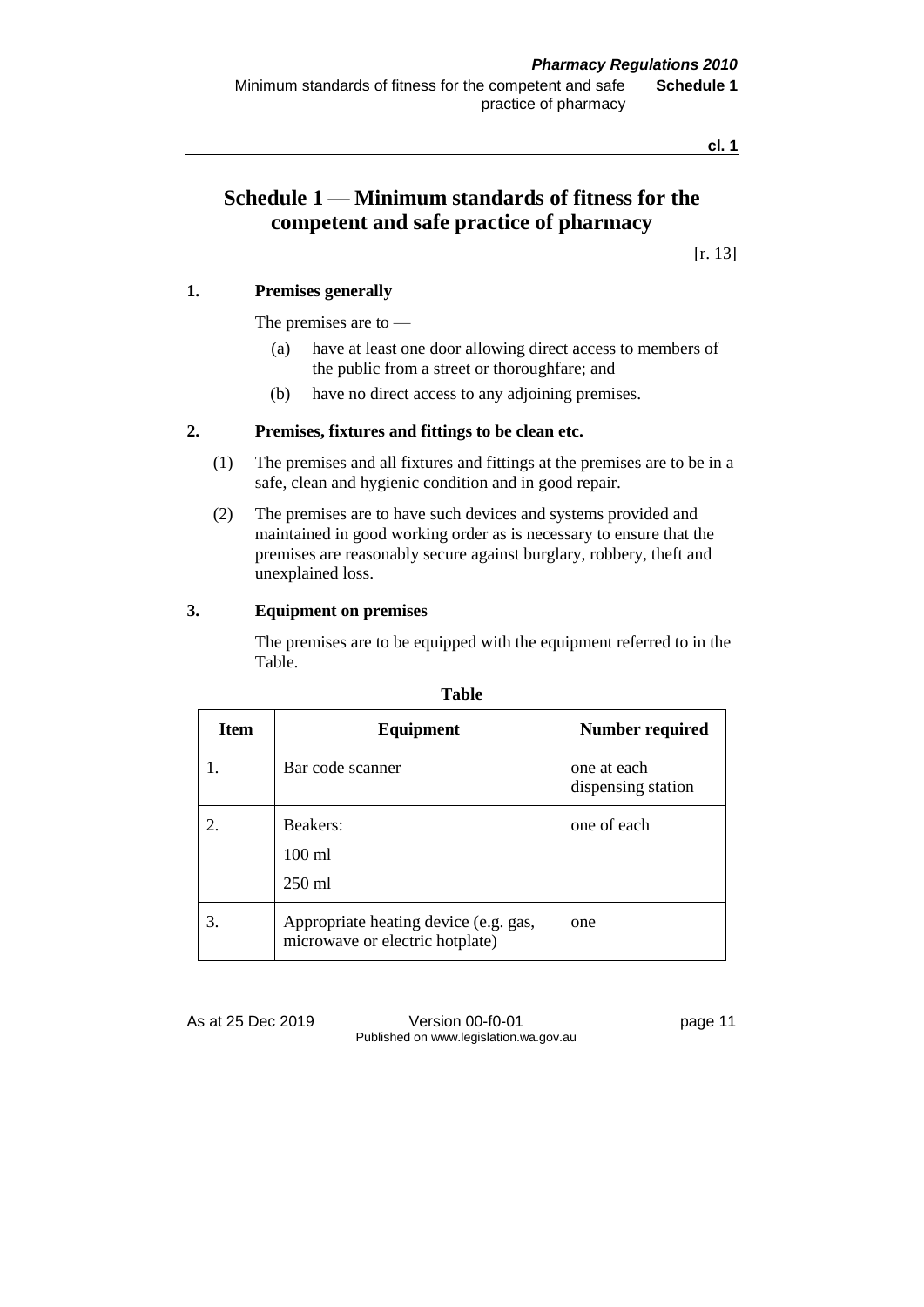# *Pharmacy Regulations 2010*

**Schedule 1** Minimum standards of fitness for the competent and safe practice of pharmacy

**cl. 3**

| <b>Item</b> | <b>Equipment</b>                                                                                                                               | <b>Number required</b> |
|-------------|------------------------------------------------------------------------------------------------------------------------------------------------|------------------------|
| 4.          | Funnel (glass or plastic)                                                                                                                      | one                    |
| 5.          | Measures graduated (dispensing glass):                                                                                                         | one of each            |
|             | $10 \text{ ml}$                                                                                                                                |                        |
|             | $25$ ml                                                                                                                                        |                        |
|             | 50 <sub>ml</sub>                                                                                                                               |                        |
|             | $100$ ml                                                                                                                                       |                        |
|             | 250 ml                                                                                                                                         |                        |
| 6.          | <b>Mortars and Pestles:</b>                                                                                                                    | one of each            |
|             | Glass 75 mm                                                                                                                                    |                        |
|             | Ceramic                                                                                                                                        |                        |
| 7.          | Refrigerator                                                                                                                                   | one                    |
| 8.          | <b>Scales</b>                                                                                                                                  | one set of each        |
|             | Either:                                                                                                                                        |                        |
|             | Dispensing Beam type to weigh to 50 g                                                                                                          |                        |
|             | Counter Beam type to weigh to 1 kg<br>with metric weights 5 mgm to 500 gm<br>inclusive                                                         |                        |
|             | <b>OR</b>                                                                                                                                      |                        |
|             | Electronic balance to weigh to at least<br>200 gm, with a readability of not less<br>than 0.01 gm and standard deviation<br>$\leq \pm 0.01$ gm |                        |
| 9.          | Slabs-ointment:                                                                                                                                |                        |
|             | 250 mm x 250 mm (minimum size)                                                                                                                 | one                    |

page 12 Version 00-f0-01 As at 25 Dec 2019 Published on www.legislation.wa.gov.au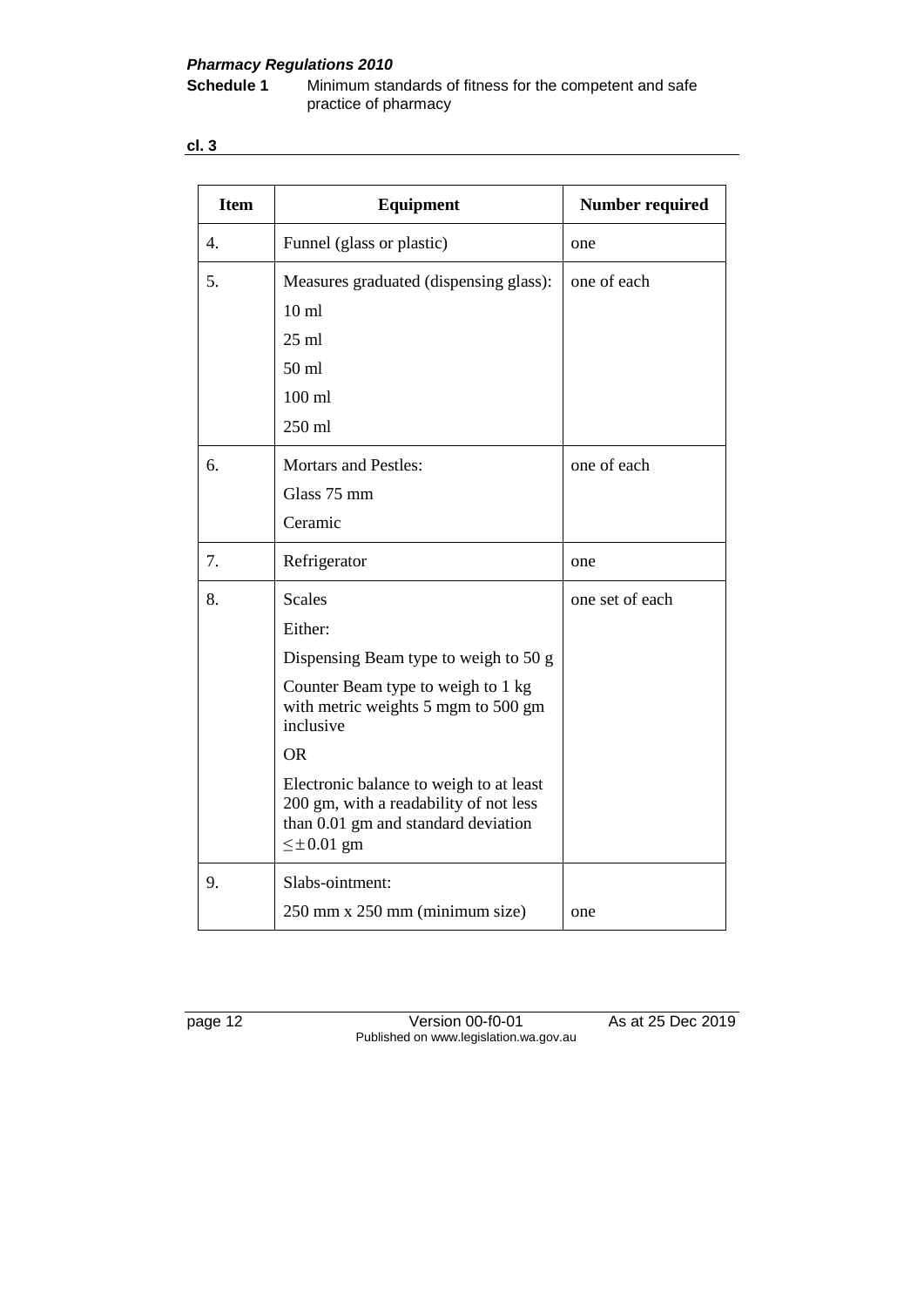#### *Pharmacy Regulations 2010*

Minimum standards of fitness for the competent and safe practice of pharmacy **Schedule 1**

**cl. 4**

| <b>Item</b> | Equipment                           | <b>Number required</b>        |
|-------------|-------------------------------------|-------------------------------|
| 10.         | Spatulas:<br><b>Stainless Steel</b> | at least 2 different<br>sizes |
| 11.         | <b>Stirring Rods:</b><br>Glass      | one                           |

#### **4. Access to reference documents**

The premises are to have a copy of, or immediate electronic access to, the latest editions, and all published amendments or supplements to those editions, of each of the following documents —

- (a) the Australian Medicines Handbook (also known as *AMH*);
- (b) the Australian Pharmaceutical Formulary and Handbook;
- (c) the MIMS annual or eMIMS or AusDI;
- (d) the Therapeutic Guidelines (complete series);
- (e) the *Pharmacy Act 2010* and the *Pharmacy Regulations 2010*;
- (f) the *Medicines and Poisons Act 2014* and the *Medicines and Poisons Regulations 2016*.

*[Clause 4 amended: Gazette 17 Jan 2017 p. 411.]*

#### **5. Records**

The premises are to have a safe and secure location for the keeping of records made under regulation 16.

#### **6. Dispensary**

- (1) The premises are to have an area for the dispensing of medicines or drugs that has a minimum floor area of 10 square metres (the *dispensary*).
- (2) The dispensary is to have a suitable sink that has hot and cold running water connected.

As at 25 Dec 2019 Version 00-f0-01 page 13 Published on www.legislation.wa.gov.au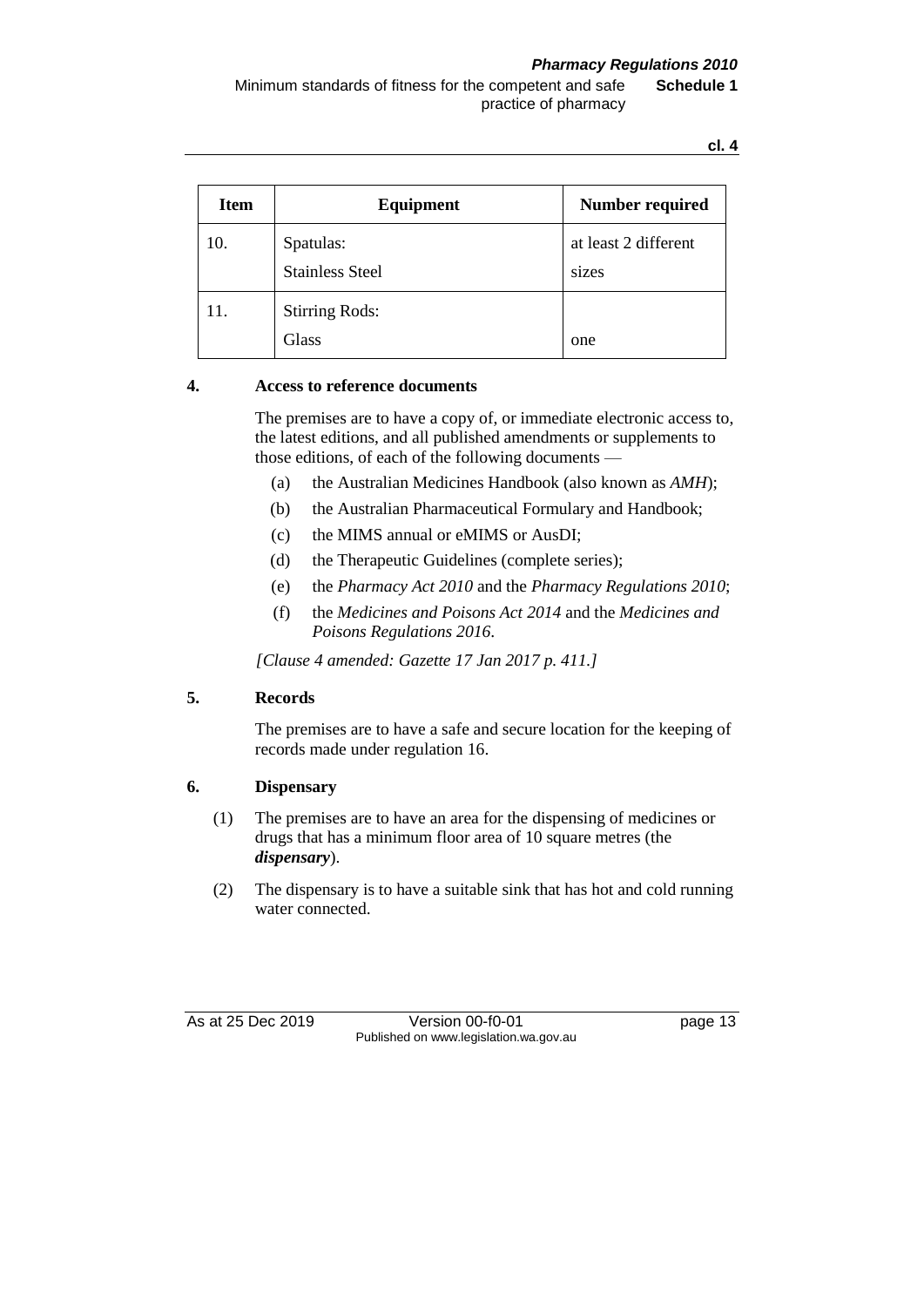# *Pharmacy Regulations 2010*

**Schedule 1** Minimum standards of fitness for the competent and safe practice of pharmacy

#### **cl. 7**

#### **7. Area for private consultation**

The premises are to have an area in which a consultation conducted by a pharmacist is not reasonably likely to be overheard by a person not a party to the consultation.

page 14 Version 00-f0-01 As at 25 Dec 2019 Published on www.legislation.wa.gov.au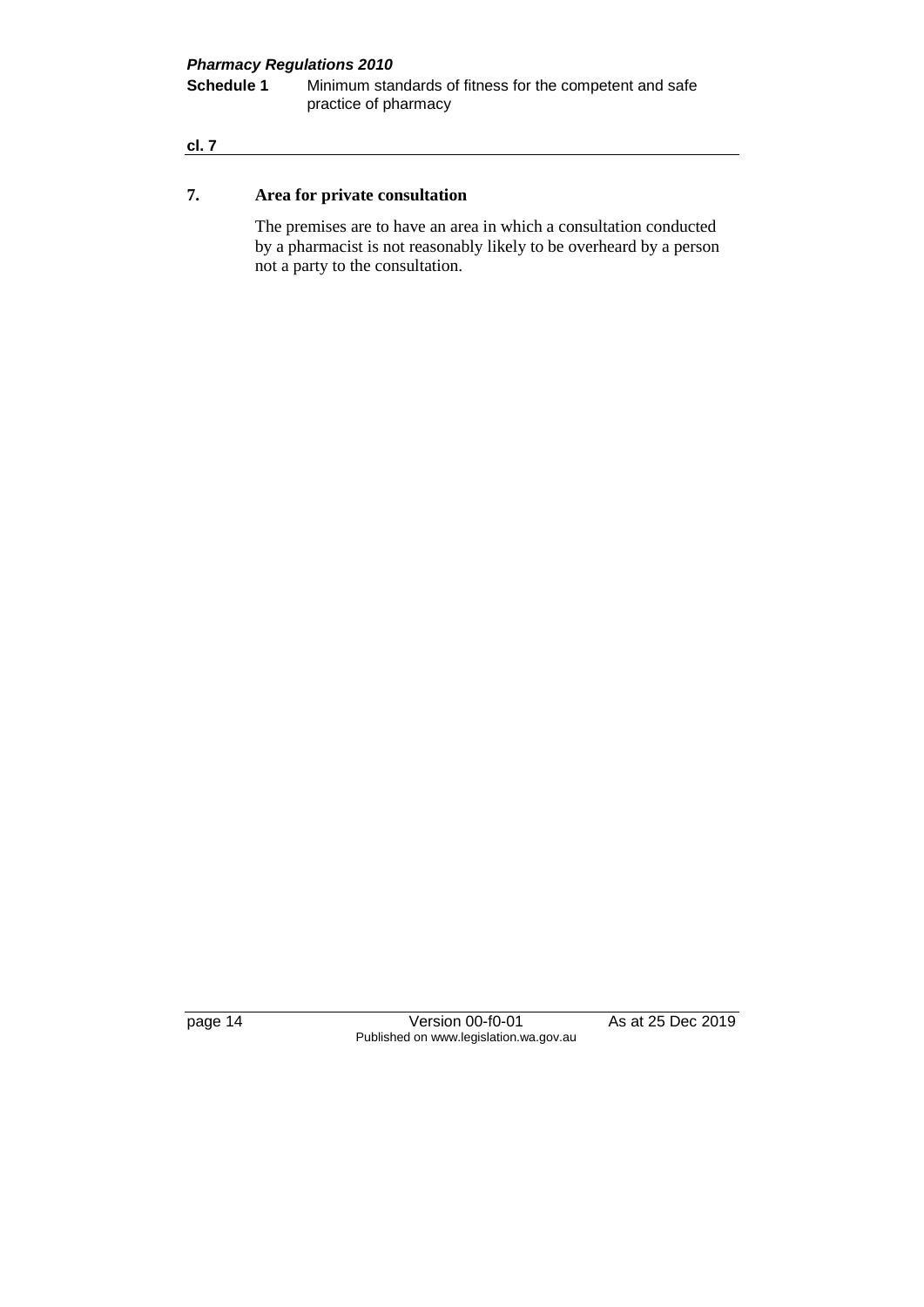### **Schedule 2 — Fees**

[r. 4, 6, 7, 9, 10, 14, 18]

| <b>Provision</b>        | <b>Subject matter</b>                                                      | Fee     |  |
|-------------------------|----------------------------------------------------------------------------|---------|--|
| <b>Application fees</b> |                                                                            |         |  |
| $r_{\rm A}$             | Grant of registration of<br>premises as a pharmacy                         | \$1 000 |  |
| r. 6                    | Renewal of registration<br>of premises as a<br>pharmacy                    | \$850   |  |
| r. 14                   | Significant alteration to<br>a pharmacy                                    | \$650   |  |
| <b>Other fees</b>       |                                                                            |         |  |
| r. 7                    | Replacement of<br>certificate of registration                              | \$50    |  |
| r. 9                    | Change to information<br>recorded in the register                          | \$50    |  |
| r. 10                   | Certified copy of the<br>register or a particular<br>entry in the register | \$50    |  |
| r. 18                   | Copy of minutes of the<br><b>Board</b>                                     | \$50    |  |

*[Schedule 2 inserted: Gazette 24 Dec 2019 p. 4429-30.]*

à.

Ξ

As at 25 Dec 2019 Version 00-f0-01 page 15 Published on www.legislation.wa.gov.au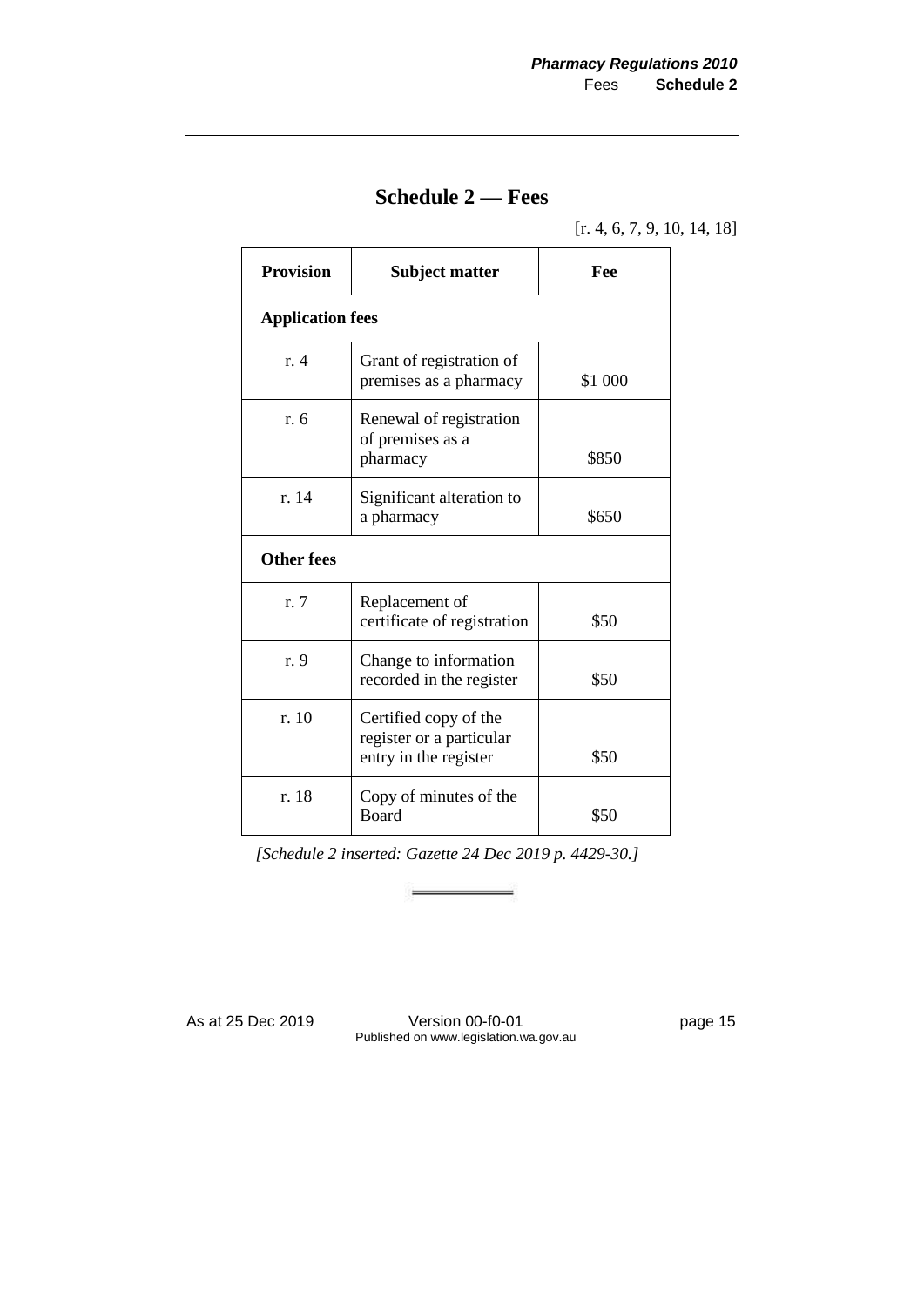# **Notes**

This is a compilation of the *Pharmacy Regulations 2010* and includes amendments made by other written laws. For provisions that have come into operation see the compilation table.

**Compilation table**

| <b>Citation</b>                                                                | Published                   | <b>Commencement</b>                                                                                                                             |
|--------------------------------------------------------------------------------|-----------------------------|-------------------------------------------------------------------------------------------------------------------------------------------------|
| <b>Pharmacy Regulations 2010</b>                                               | 1 Oct 2010<br>p. $5093-110$ | r. 1 and 2: 1 Oct 2010 (see<br>r. $2(a)$ :<br>Regulations other than r. 1 and 2:<br>18 Oct 2010 (see r. 2(b) and<br>Gazette 1 Oct 2010 p. 5076) |
| <b>Pharmacy Amendment</b><br>Regulations 2012                                  | 1 Jun 2012<br>p. 2280-1     | r. 1 and 2: 1 Jun 2012<br>(see r. $2(a)$ );<br>Regulations other than r. 1 and 2:<br>1 Jul 2012 (see r. $2(b)$ )                                |
| <b>Health Regulations Amendment</b><br><i>(Poisons) Regulations 2016 Pt. 4</i> | 17 Jan 2017<br>p. $409-11$  | 30 Jan 2017 (see r. 2(b) and<br><i>Gazette</i> 17 Jan 2017 p. 403)                                                                              |
| <b>Pharmacy Amendment</b><br>Regulations 2019                                  | 24 Dec 2019<br>p. 4429-30   | r. 1 and 2: 24 Dec 2019<br>(see r. $2(a)$ );<br>Regulations other than r. 1 and 2:<br>25 Dec 2019 (see r. 2(b))                                 |

page 16 Version 00-f0-01 As at 25 Dec 2019 Published on www.legislation.wa.gov.au